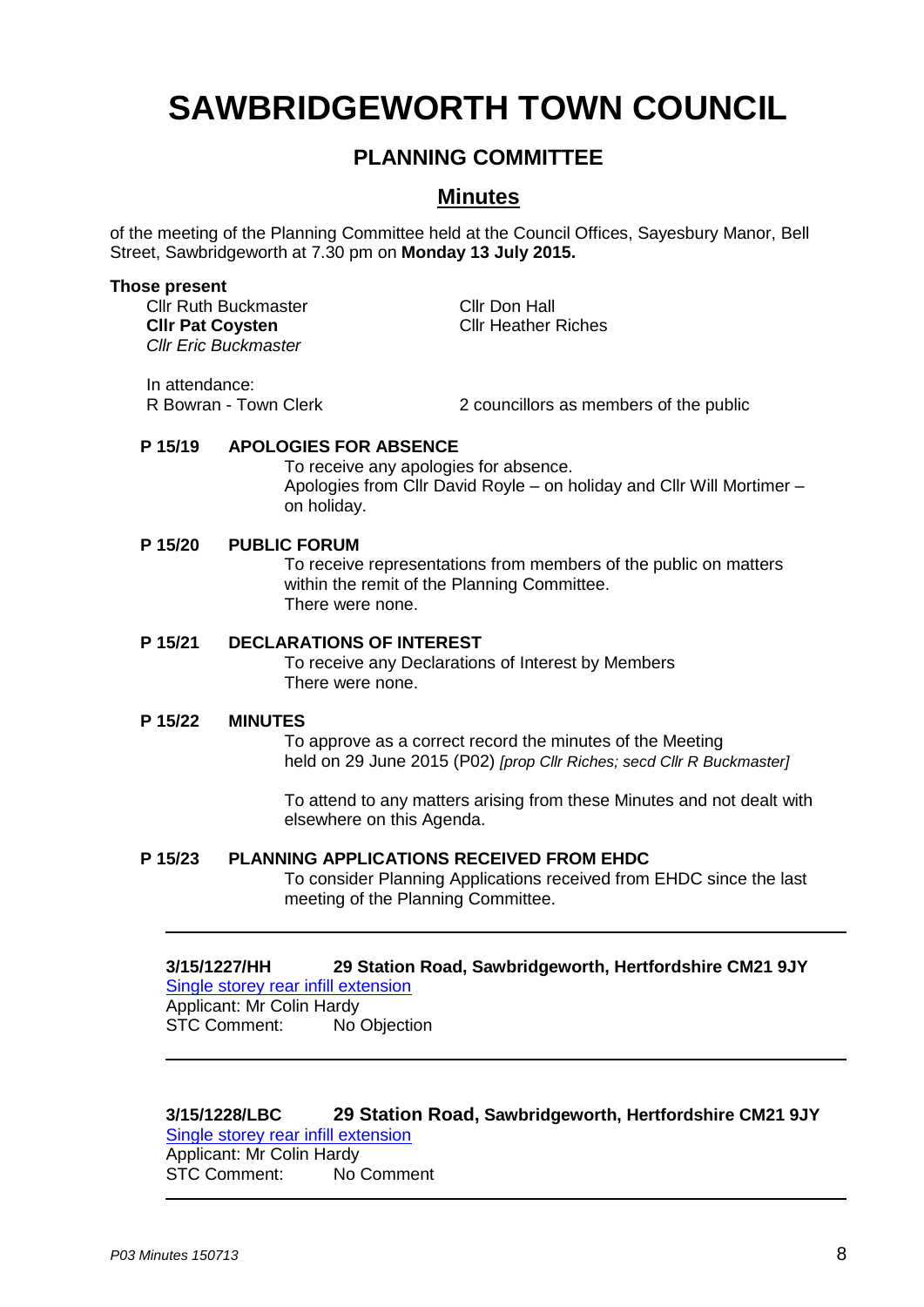**3/15/1251/HH 3 Rowney Wood Sawbridgeworth, Hertfordshire CM21 0HR** Demolish existing conservatory. [Replace with a single storey rear extension and](https://publicaccess.eastherts.gov.uk/online-applications/applicationDetails.do?activeTab=summary&keyVal=NPZ4SFGLGE200)  [create a single storey front porch. Internal alterations to ground and first floor](https://publicaccess.eastherts.gov.uk/online-applications/applicationDetails.do?activeTab=summary&keyVal=NPZ4SFGLGE200) Applicant: Mr & Mrs Cole STC Comment: No Objection

# **3/15/1259/HH Glenfaba, London Road, Spellbrook, Hertfordshire CM23 4AU**

[Single storey rear extension](https://publicaccess.eastherts.gov.uk/online-applications/applicationDetails.do?activeTab=summary&keyVal=NPZIP2GL00X00) Applicant: Mr T Jones STC Comment: No Objection

# **3/15/1274/HH 31 The Crest Sawbridgeworth, Hertfordshire CM21 0ER**

[Conversion of garage to habitable room with first floor over porch to front and alterations](https://publicaccess.eastherts.gov.uk/online-applications/applicationDetails.do?activeTab=summary&keyVal=NQ1LRCGLGES00)  to fenestration – [Amended scheme](https://publicaccess.eastherts.gov.uk/online-applications/applicationDetails.do?activeTab=summary&keyVal=NQ1LRCGLGES00) Applicant: Mr Lex Ellington

STC Comment: No Objection

#### **3/15/1299/HH 35 Bullfields, Sawbridgeworth, Hertfordshire CM21 9DF** [Part single part two storey rear extension](https://publicaccess.eastherts.gov.uk/online-applications/applicationDetails.do?activeTab=summary&keyVal=NQ6UL2GLGFJ00) Applicant: Mr & Mrs R Newman STC Comment: No Objection

# **P 15/16 LATE PLANNING APPLICATIONS**

To deal with Planning Applications received from EHDC following the publication of this Agenda and received before 10 July 2015.

# **3/15/1004/FUL Ancient Raj**

Erect five dwellings and three garages (amendment to original submission).

*STC Comment: Objection, the proposed amendment makes no substantial different to the original application and the council's objection stands.*

#### **3/15/1264/ADV McColls 8-10 Bell Street CM21 9AN**

Facia Signs, hanging sign.

*STC Comment: No Objection*

#### **P 15/17 PLANNING DECISIONS MADE BY EHDC** To receive Planning Decisions from EHDC

# **3/15/0773/HH 2 Wimborne Close, CM21 0EA** First floor front extension. *STC Comment: No Objection EHDC Decision: Granted*

#### **3/15/0830/HH Chalks Farm, Coney Gree CM21 0DA** Single Storey rear extension. *STC Comment: No Objection EHDC Decision: Granted*

*P03 Minutes 150713* 9